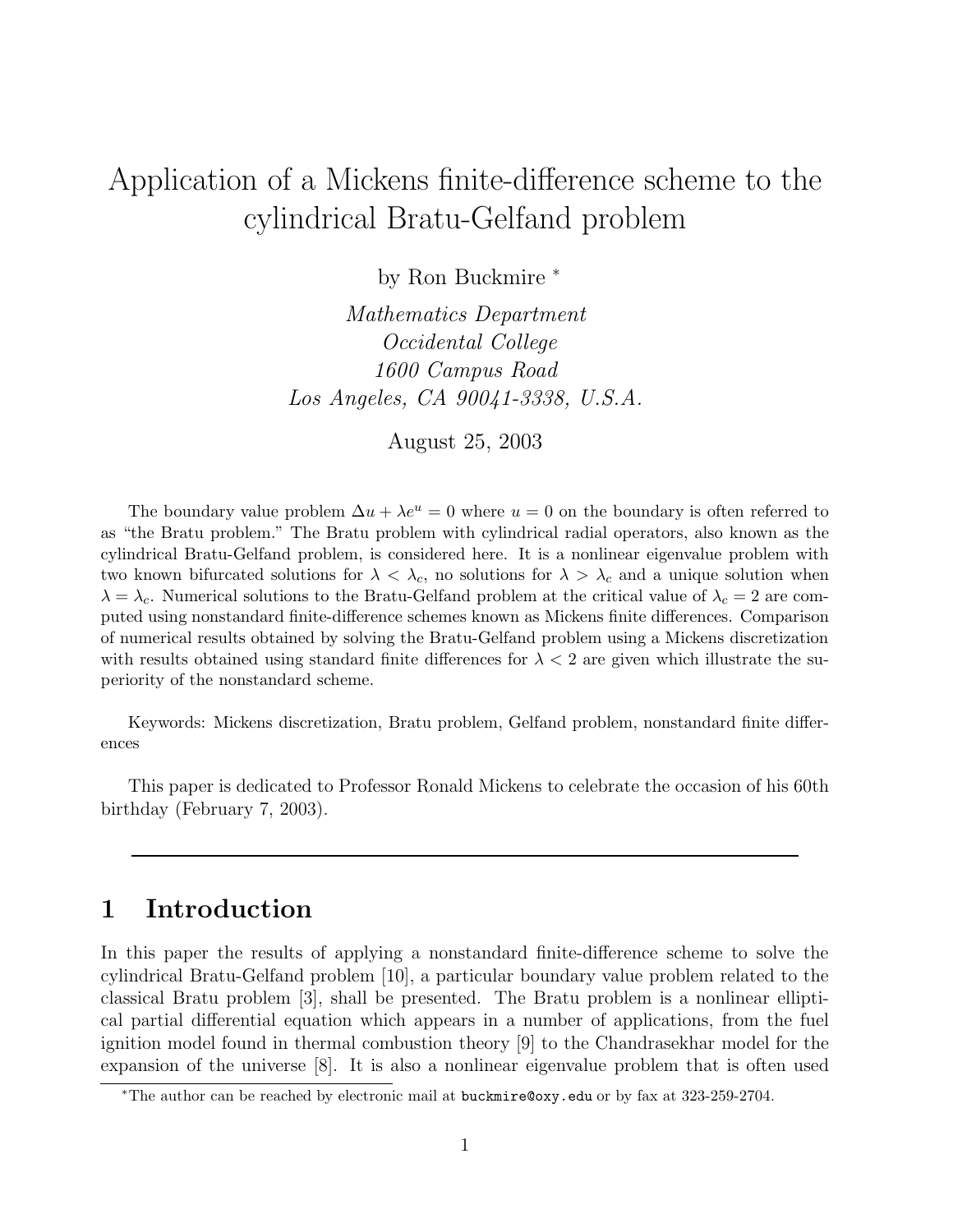as a benchmarking tool for numerical methods  $([1], [2])$  due to the bifurcated nature of the solution for  $\lambda < \lambda_c$ . In [11], Jacobsen and Schmitt provide an excellent summary of the significance and history of the Bratu problem. There, they consider the nature of solutions to a version of the problem generalized to more complicated operators in more dimensions that they call the Liouville-Bratu-Gelfand problem:

$$
\begin{cases}\nr^{-\gamma}(r^{\alpha}|u'|^{\beta}u')' + \lambda e^u = 0, & 0 < r < 1, \\
u > 0, & \\
u'(0) = u(1) = 0,\n\end{cases}
$$
\n(1)

where  $\alpha \geq 0$ ,  $\gamma + 1 > \alpha$ ,  $\beta + 1 > 0$ . The Bratu-Gelfand problem to be considered in this paper is the special case when  $\alpha = 1$ ,  $\beta = 0$ ,  $\gamma = 1$ .

$$
\begin{cases}\n\frac{1}{r}(ru')' + \lambda e^u = 0, & 0 < r < 1, \\
u > 0, & (2) \\
u'(0) = u(1) = 0.\n\end{cases}
$$
\n(2)

The assumption has been made that  $u = u(r)$  so that the other derivatives in the Laplacian can be ignored. One way to solve boundary value problems is to discretize the derivatives using finite-differences and then use Newton's Method to solve the resulting system of nonlinear equations [2]. Nonstandard finite-difference schemes popularized by Professor Ronald Mickens ([18], [14], [17]) are numerical methods for solving differential equations which often have reduced (sometimes zero!) discretization errors. In previous work ([4],[5],[6]) I have shown the usefulness of applying a particular Mickens-type finite-difference scheme to boundary value problems in cylindrical coordinates that contain the expression  $r$  $\overline{du}$  $\frac{du}{dr}$ . The standard forward-difference discretization would be

$$
r\frac{du}{dr} \approx r_k \frac{u_{k+1} - u_k}{r_{k+1} - r_k}.\tag{3}
$$

However, the following nonstandard finite-difference scheme has been shown [6] to be a superior method, especially for singular problems where  $r \to 0$ .

$$
r\frac{du}{dr} \approx \frac{u_{k+1} - u_k}{\log(r_{k+1}) - \log(r_k)}.\tag{4}
$$

In section 2 of this paper the exact solution of the Bratu-Gelfand problem will be presented. In addition, the bifurcated nature of the solution shall be discussed. In section 3, the details of how to compute numerical solutions and some comments on using nonstandard finite differences shall be presented. Numerical solutions generated by the Mickens discretization (4) and the standard discretization (3) will be compared to the exact solution. The paper will conclude with some overall comments and observations based on the numerical results presented in the previous sections.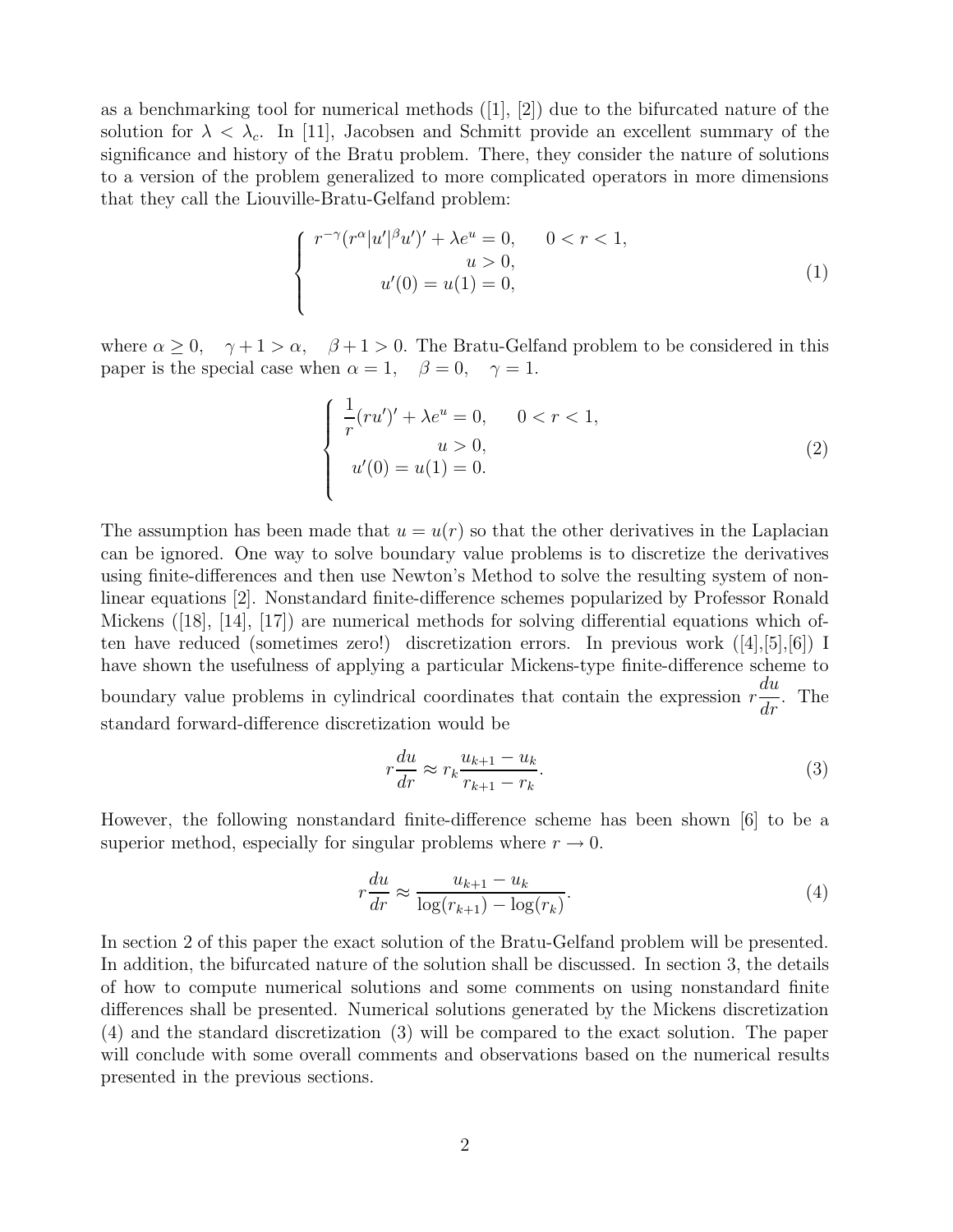### **2 The Bratu-Gelfand Problem and its Exact Solution**

The Bratu-Gelfand problem can also be written as

$$
u''(r) + \frac{1}{r}u'(r) + \lambda e^{u(r)} = 0 \qquad 0 \le r \le R,
$$
  
with  $u(0) < \infty$  and  $u(R) = 0$ .

The exact solution to (2) is given in [20] and is

$$
u(r; \lambda) = \ln \left[ \frac{b}{\left( 1 + \frac{\lambda b}{8} r^2 \right)^2} \right],
$$
\n(5)

where  $b$  is given by

$$
b = \frac{32}{\lambda^2 R^4} \left( 1 - \frac{\lambda R^2}{4} \pm \sqrt{1 - \frac{\lambda R^2}{2}} \right). \tag{6}
$$

Clearly there are only solutions when  $\lambda \leq \frac{2}{R^2}$ . When  $R = 1$  and more specifity about the inner boundary condition is given (i.e.  $u'(0) = 0$ ) equations (5) and (6) can be combined to write down the solution to (2) as

$$
u(r;\lambda) = \ln\left[\frac{\frac{32}{\lambda^2} \left\{1 - \frac{\lambda}{4} \pm \sqrt{1 - \frac{\lambda}{2}}\right\}}{\left(1 + \frac{4r^2}{\lambda}\left\{1 - \frac{\lambda}{4} \pm \sqrt{1 - \frac{\lambda}{2}}\right\}\right)^2}\right].
$$
 (7)

The above expression in (7) has two values for every value of  $0 < \lambda < 2$ . For example, Figure 1 depicts the bifurcated behavior of the solution by depicting the two solutions for  $\lambda = 1$  in relation to the unique solution obtained when  $\lambda = 2$ . The solution obtained from taking the positive square root in (7) shall be denoted as as  $u_+(r; 1)$  and  $u_-(r; 1)$  as the solution obtained when taking the negative square root in (7).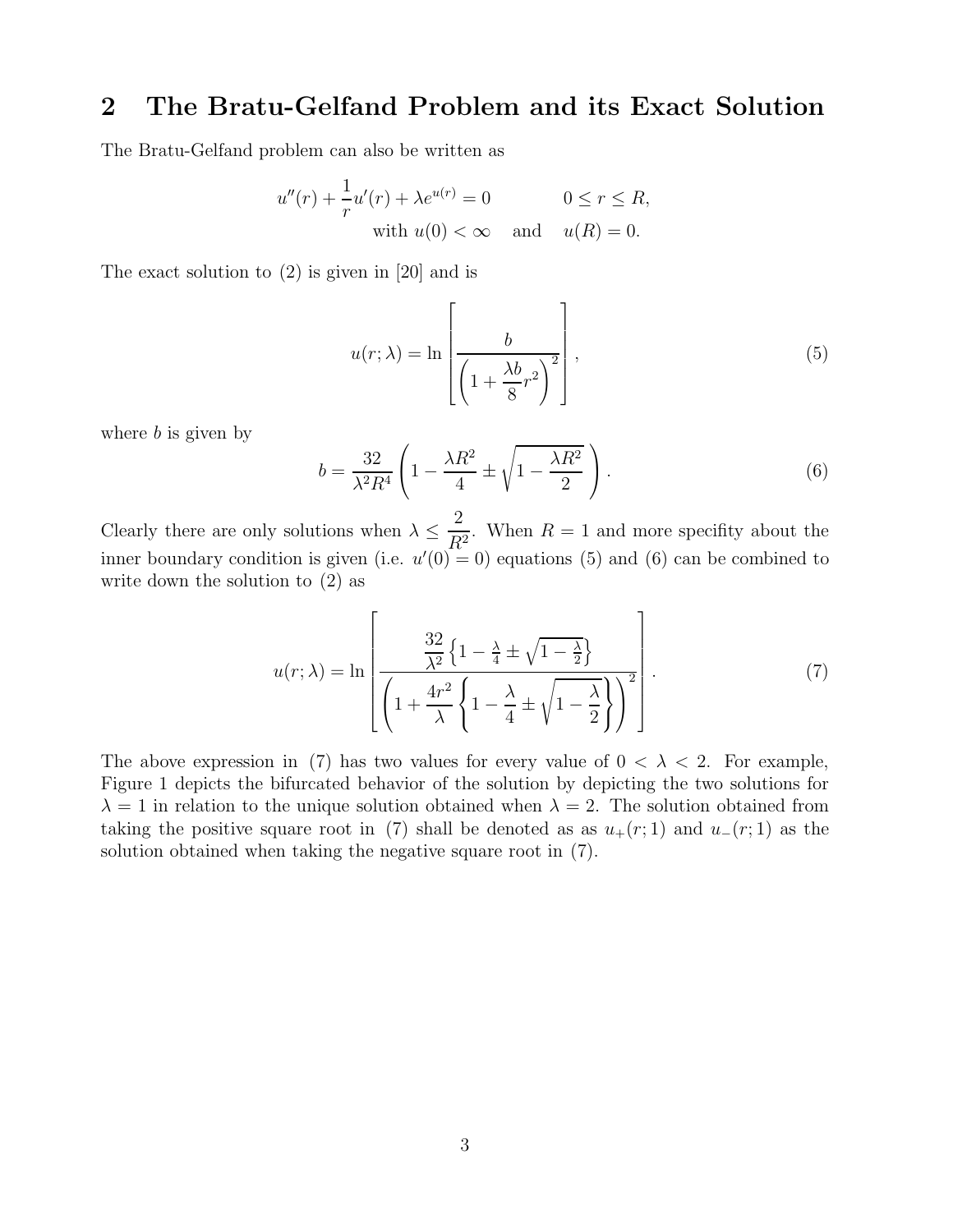

Figure 1: Exact solutions to the Bratu-Gelfand problem when  $\lambda = 1$  (bifurcated) and  $\lambda = 2$ (unique)

The exact form of the upper curve in Figure 1 is given by

$$
u_{+}(r; 1) = \ln \left[ \frac{24 + 16\sqrt{2}}{\left(1 + r^{2}(3 + 2\sqrt{2})^{2}\right)} \right]
$$
\n(8)

and the exact form of the lower curve is given by

$$
u_{-}(r;1) = \ln\left[\frac{24 - 16\sqrt{2}}{\left(1 + r^{2}(3 - 2\sqrt{2})^{2}\right)}\right].
$$
\n(9)

The maximum value  $||u||_{\infty}$  of both curves occurs at  $r = 0$ , and  $u_{+}(0, 1) = \ln(4) + \ln(6 +$ The maximum value  $||u||_{\infty}$  or both curves occurs at  $r = 0$ , and  $u_{+}$ <br> $4\sqrt{2}$ ) = 3.84218871 and  $u_{-}(0; 1) = \ln(4) + \ln(6 - 4\sqrt{2}) = 0.31669436$ .

Another way to illustrate the bifurcated nature of the solution is to graph the maximum value of  $u(r)$  on  $0 \le r \le 1$  versus  $\lambda$ , as shown in Figure 2. This also clearly shows the "turning point" in the solution at the critical value of  $\lambda_c = 2$ .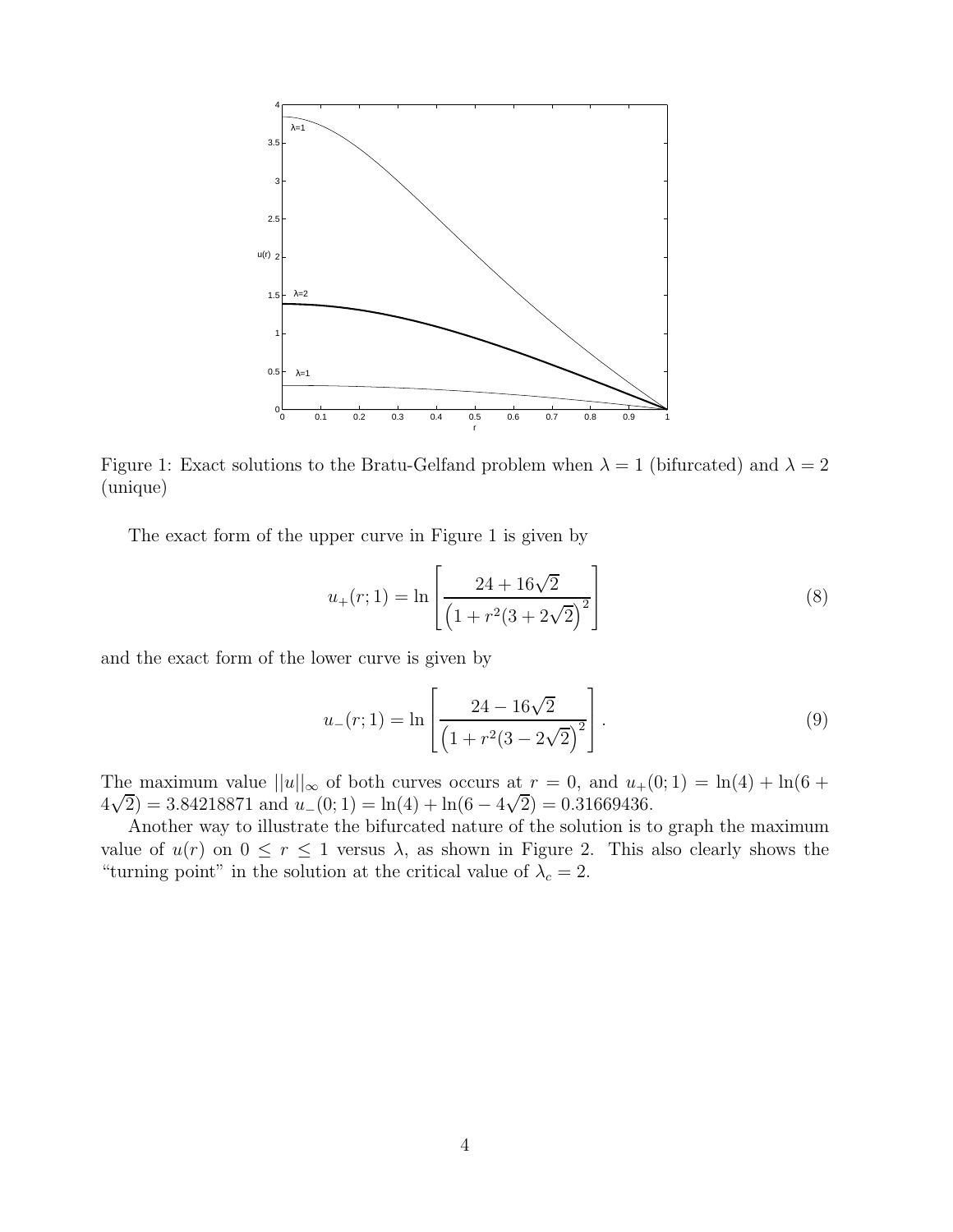

Figure 2: Maximum value of  $u(r)$  versus  $\lambda$  depicting the turning point at  $\lambda = 2$ 

The single-valued version of (7) that occurs when  $\lambda = 2$  is astonishingly simple:

$$
u(r) = \ln\left[\frac{4}{\left(1+r^2\right)^2}\right] = \ln(4) - 2\ln(1+r^2). \tag{10}
$$

The graph of this function (10) is depicted in Figure 3. It is the exact solution to (2) and clearly obeys the boundary conditions  $u(1) = 0$  and  $u'(0) = 0$ . Note also that its maximum value occurs at  $r = 0$  and is exactly  $\ln(4) = 1.38629436...$ 



Figure 3: Exact solution of the Bratu-Gelfand problem when  $\lambda = 2$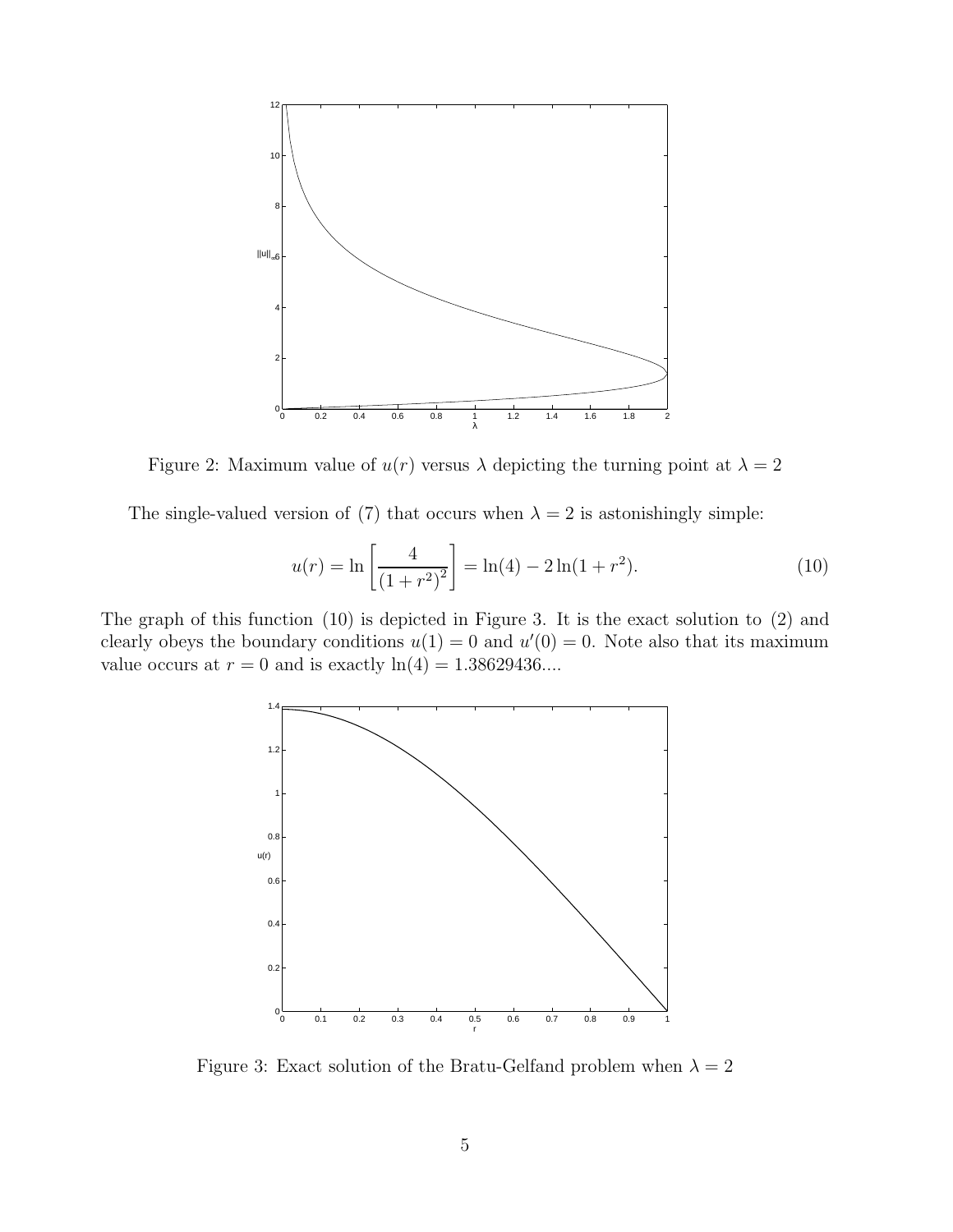### **3 Numerical Method**

Two different methods were used to compute numerical solutions to the Bratu-Gelfand problem (2) in order to compare them. Both methods involve forming discrete versions of the boundary value problem by approximating the derivatives and boundary conditions and solving the resulting system of nonlinear difference equations numerically. Exactly which method to use to approximate differential equations using difference equations on a discrete grid is a topic that has been extensively addressed by Ronald Mickens of Clark Atlanta University ([15], [16]). It is these methods that I refer to as "Mickens finite differences" or "Mickens discretizations."

### **3.1 A Primer on Mickens differences**

A Mickens discretization of the derivative has the general form

$$
\frac{du}{dr} \approx \frac{u_{k+1} - u_k}{\phi(h)}.\tag{11}
$$

where h is the grid separation parameter and  $\phi = h + o(h)$ . The symbols  $u_k$  and  $u_{k+1}$ are the values of  $u(r)$  at consecutive locations on the discrete grid. It is the form of the "denominator function"  $\phi(h)$  which determines that the discretization will be part of a nonstandard finite difference scheme. In [12] some examples of denominator functions which have the same desired qualities are provided and reproduced below in (12). Obviously, the first denominator function in the list below would result in the standard forward-difference formula for the derivative.

$$
\phi(h) = \begin{cases}\nh, & \sin(h), \\
e^h - 1, & \\
1 - e^{-h}, & \sinh(h), \\
\ln(1 + h), & \\
\frac{1 - e^{-\tau h}}{\tau}, & \\
\vdots & \vdots\n\end{cases}
$$
\n(12)

In the limit as  $h \to 0$ , using any of the above sample denominator function results in the familiar forward-difference definition of the derivative. However, for finite  $h$ , which is, of course the typical computational practice, the denominator function will produce a discrete derivative that is an approximation to the standard derivative. The nature of the approximation to the derivative will depend on the size of h and the nonlinearity of  $\phi$ .

There is another way in which a discretization of a derivative can produce a nonstandard discretization separate from the choice of denominator function. This involves using "nonlocal" terms in discretizations. For example, in spherical coordinates the operator  $r^2 \frac{d}{dr}$  often appears. The standard discretization for this would be

$$
r^2 \frac{du}{dr} \approx r_{k+1/2}^2 \frac{u_{k+1} - u_k}{r_{k+1} - r_k},\tag{13}
$$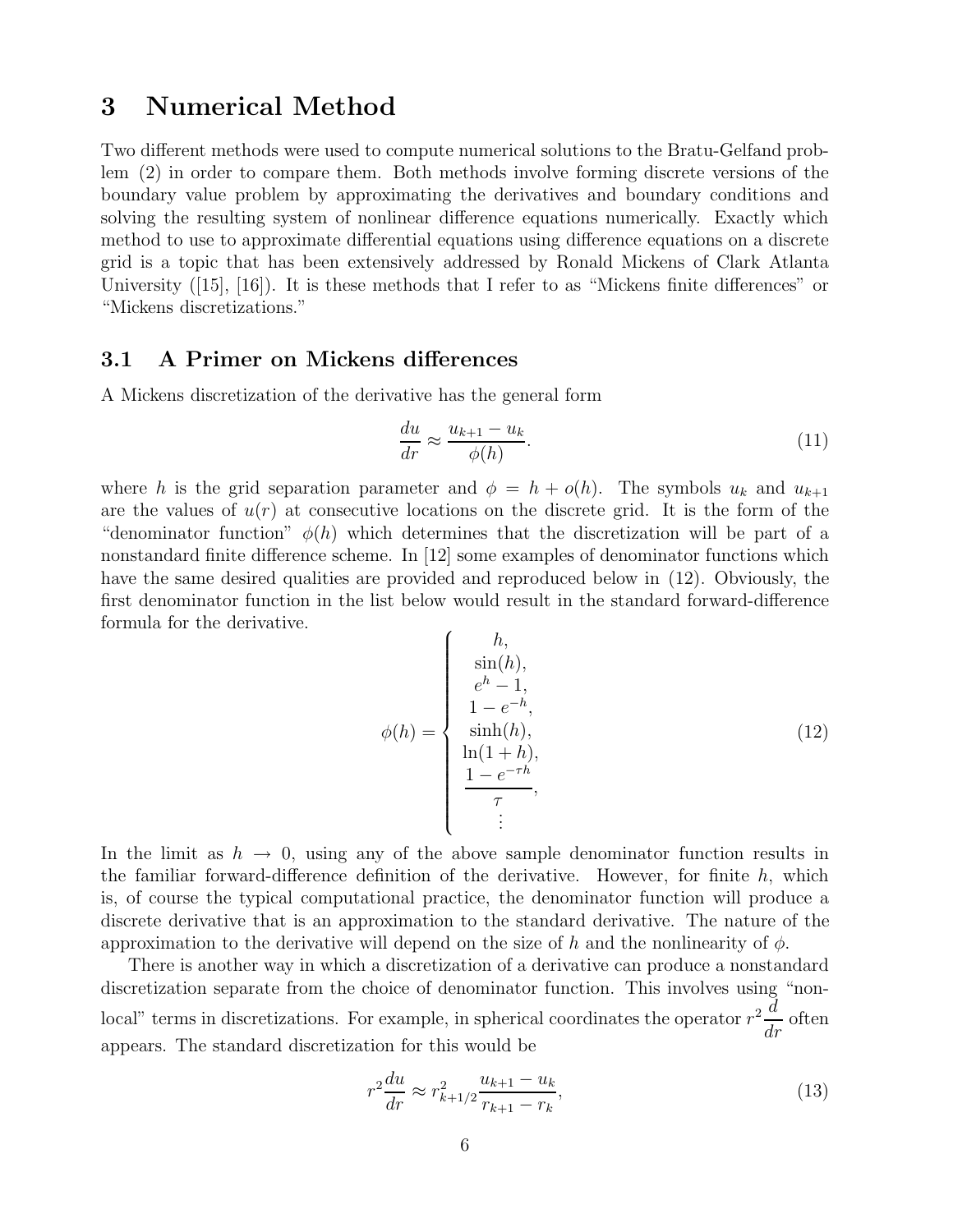where the  $r^2$  terms are evaluated in between grid points. However, the following finitedifference scheme

$$
r^{2} \frac{du}{dr} \approx r_{k} r_{k+1} \frac{u_{k+1} - u_{k}}{r_{k+1} - r_{k}},
$$
\n(14)

is an example of a Mickens discretization which has been shown to have superior numerical behavior [6]. In (14)  $r^2$  is being discretized as not  $r_k^2$  or  $r_{k+1}^2$  but as a surprising hybrid,  $r_kr_{k+1}$ . In [13] and elsewhere, Mickens provides examples of other, even more surprising nonlocal discretizations which lead to improved (sometimes even exact) accuracy over standard discretizations. The author encourages others to investigate using Mickens finite differences when attempting to numerically solve differential equations using the finite-difference approximation method.

#### **3.2 Numerical Solutions of the Bratu-Gelfand Problem**

The first step in the numerical solution is to discretize the domain of the problem. The grid chosen was  ${r_j}_{j=0}^N$  on the interval  $0 \leq r \leq 1$  where

$$
0 = r_0 < r_1 < r_2 < \ldots < r_j < \ldots < r_N = 1. \tag{15}
$$

For a uniform grid, the grid separation parameter h is constant and  $h = 1/N$  with  $r_k = 0+kh$ for  $k = 0$  to N. Using the standard finite-difference scheme (3) the discrete version of the Bratu-Gelfand problem (2) will be

$$
\frac{1}{r_j} \left( r_{j+1/2} \frac{u_{j+1} - u_j}{r_{j+1} - r_j} - r_{j-1/2} \frac{u_j - u_{j-1}}{r_j - r_{j-1}} \right) + \lambda e^{u_j} = 0.
$$
\n(16)

The nonstandard version finite-difference scheme (4) for (2) will be

$$
\frac{1}{r_j} \left( \frac{u_{j+1} - u_j}{\log(r_{j+1}/r_j)} - \frac{u_j - u_{j-1}}{\log(r_j/r_{j-1})} \right) + \lambda e^{u_j} = 0.
$$
\n(17)

Note: For the nonstandard scheme  $r_0$  must be positive, i.e.  $0 < r_0 \ll 1$ . A simple discrete version of the inner boundary condition  $u'(0) = 0$  is

$$
\frac{u_1 - u_0}{r_1 - r_0} = 0 \Rightarrow u_1 = u_0.
$$
\n(18)

Another, more accurate, version of the inner boundary condition is that the flux (i.e.  $ru'$ must be zero at the "first" grid point, which when substituted into (16) leads to the following equation at  $j = 0$  using standard differencing

$$
\frac{1}{r_0} \left( r_{1/2} \frac{u_1 - u_0}{r_1 - r_0} \right) + \lambda e^{u_0} = 0.
$$
\n(19)

Using the nonstandard difference method (17) the discrete version of the inner boundary condition is

$$
\frac{1}{r_0} \left( \frac{u_1 - u_0}{\log(r_1/r_0)} \right) + \lambda e^{u_0} = 0.
$$
\n(20)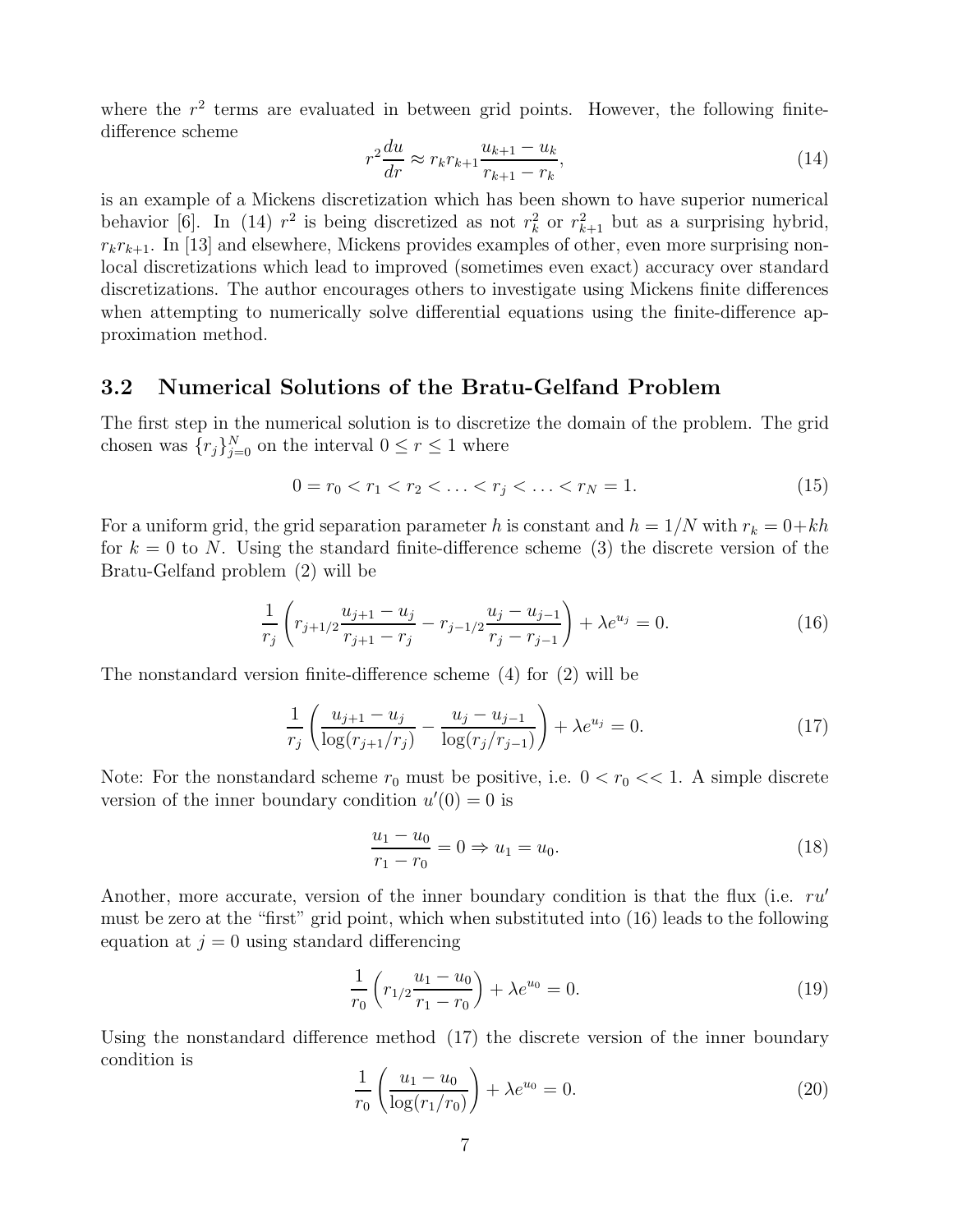The discrete version of the outer boundary condition  $u(1) = 0$  is

$$
u_N = 0.\t\t(21)
$$

When  $0 < \lambda < 2$  the system of nonlinear equations due to the standard discretization  $((16),(19),(21))$  and the system due to the Mickens discretization  $((17),(20),(21))$  are each solved very easily using Newton's Method. Computations are conducted using the exact solution  $u(r; 2)$  (10) as an initial guess, with a tolerance of  $10^{-8}$ .



Figure 4: Numerical error versus r for standard method when  $\lambda = 1$ 

The numerical errors generated by the two competing methods for  $\lambda = 1$  and for various values of increasing  $N$  are given in Figure 4 and Figure 5. Notice the completely different quantitative and qualitative nature of the graphs. The second graph in Figure 5 illuminates the error behavior of the nonstandard method by using a semilog scale. The smallest maximum error in Figure 4 (the N=1000 curve) is greater than the largest maximum error in Figure 5 (the N=100 curve). Clearly the solution produced by the Mickens scheme has superior accuracy over the one generated using standard finite differences when  $\lambda = 1$ .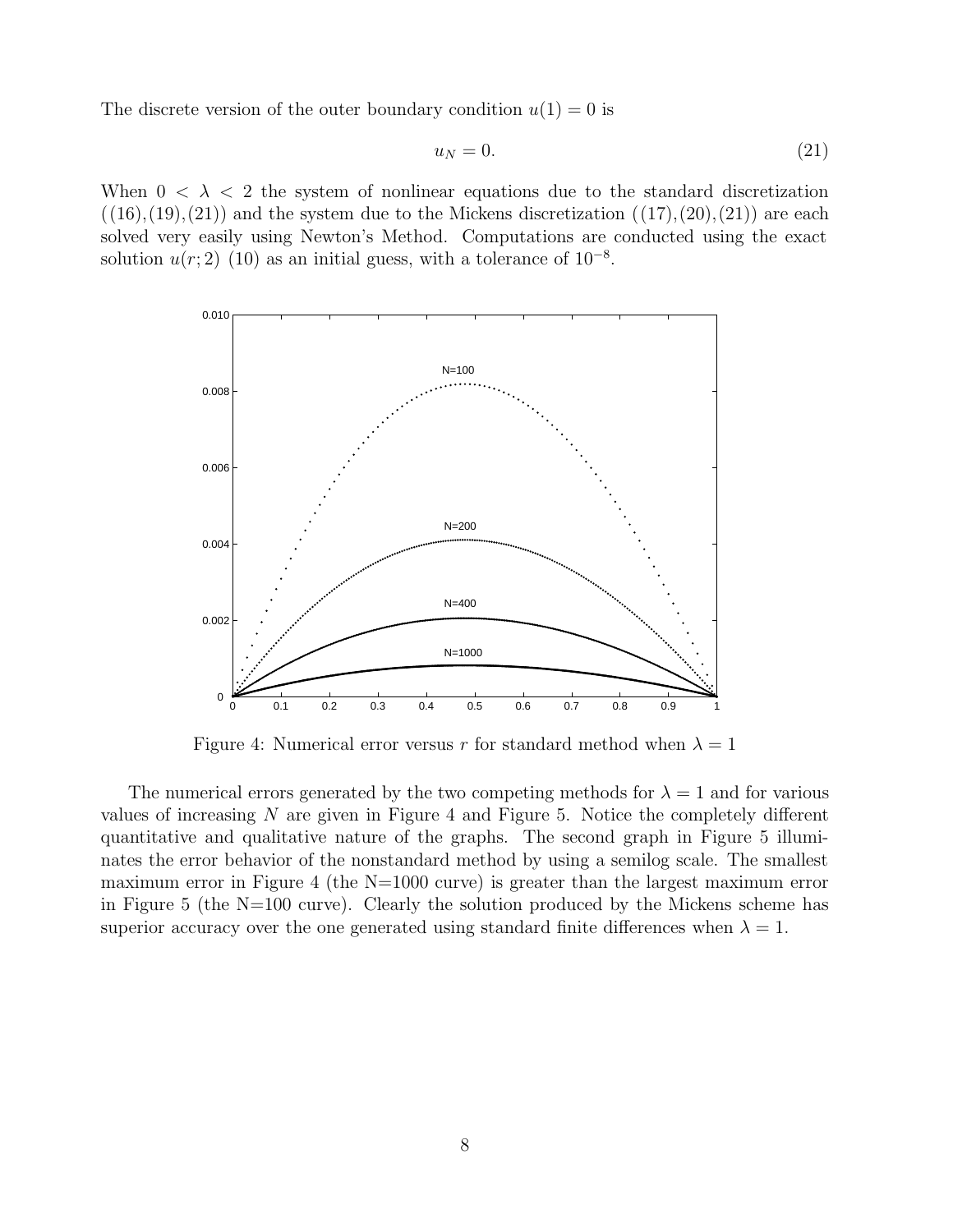

Figure 5: Numerical error versus r using Mickens differences when  $\lambda = 1$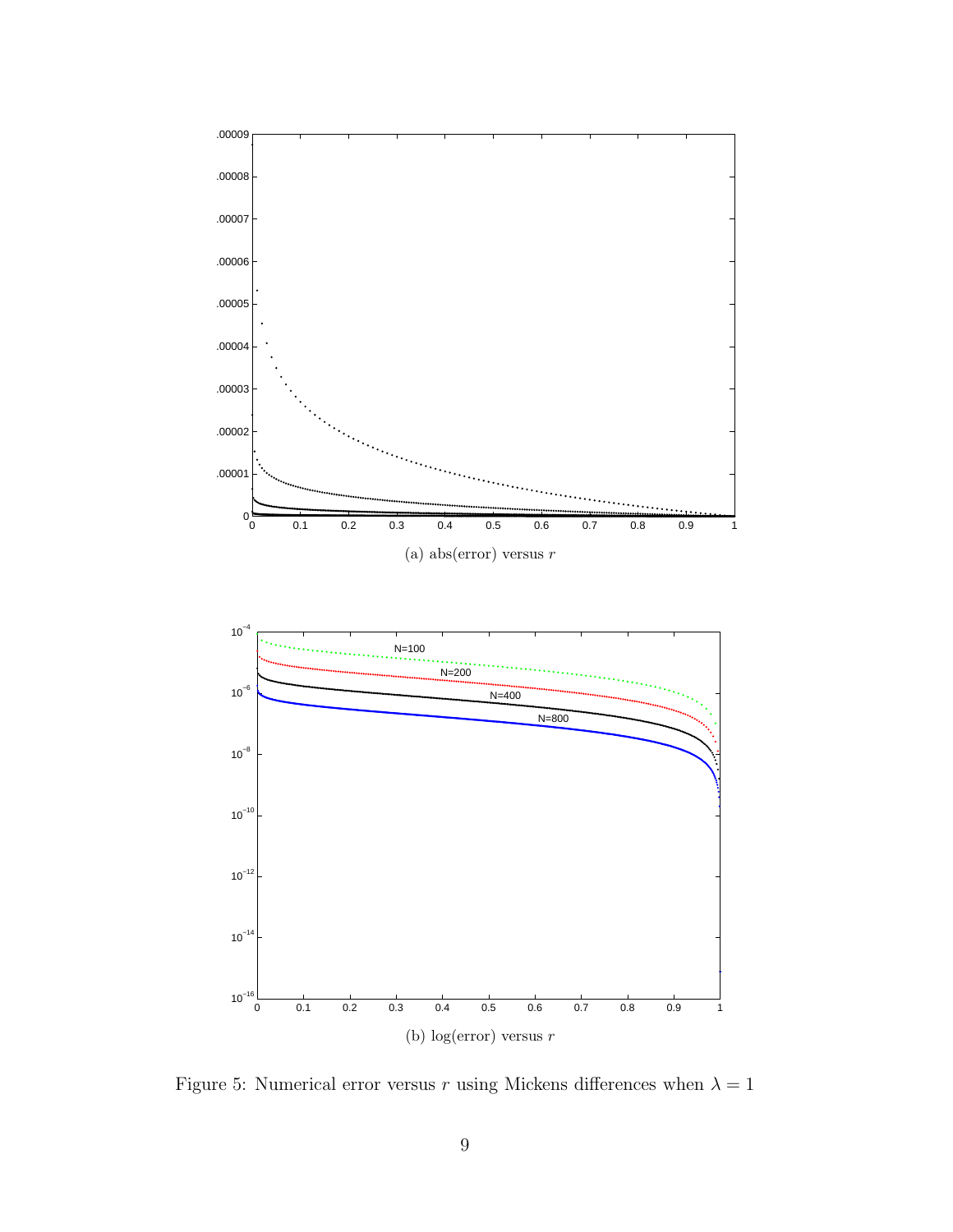At the turning point  $\lambda = 2$  the system of equations generated by using the standard finite difference scheme refuses to converge. This is not unexpected since it is widely known that numerically computing solutions at or near the turning point is difficult using standard methods. However, the Mickens finite-difference method has no problem generating numerical solution at this critical value of the parameter  $\lambda$ .



Figure 6: Numerical error using Mickens finite differences with  $N = 100, 200, 400$  and 1000 for  $\lambda = 2$ 

The numerical results of solving the Bratu-Gelfand problem at the critical value of  $\lambda = 2$ are depicted in Figure 6. This shows that the error is greatest at  $r = 0$  but that the error over the entire domain  $0 \le r \le 1$  clearly goes to zero as the number of grid points N increases.

### **4 Conclusion**

Mickens differences again illustrate their superior properties to standard finite differences in the example given here of solving the cylindrical Bratu-Gelfand problem numerically. This is true not only at the subcritical values of the parameter  $\lambda < 2$  but even at the critical value of  $\lambda = 2$  where standard finite differences fail to produce a convergent solution. Future work will consider the application of Mickens differences to the Bratu-Gelfand problem in spherical coordinates. In spherical coordinates the solution has an infinite number of turning points [19] which are quite challenging for most numerical methods to capture. In other work Mickens differences have been applied successfully to the one-dimensional, planar Bratu problem [7]. The planar Bratu problem has a very similar structure to the cylindrical Bratu-Gelfand problem considered here (a critical value of  $\lambda$  beyond which solutions don't exist and before which two solutions exist) and again Mickens differences produce superior results. The author welcomes correspondence with suggestions for other interesting problems to which Mickens differences could be applied.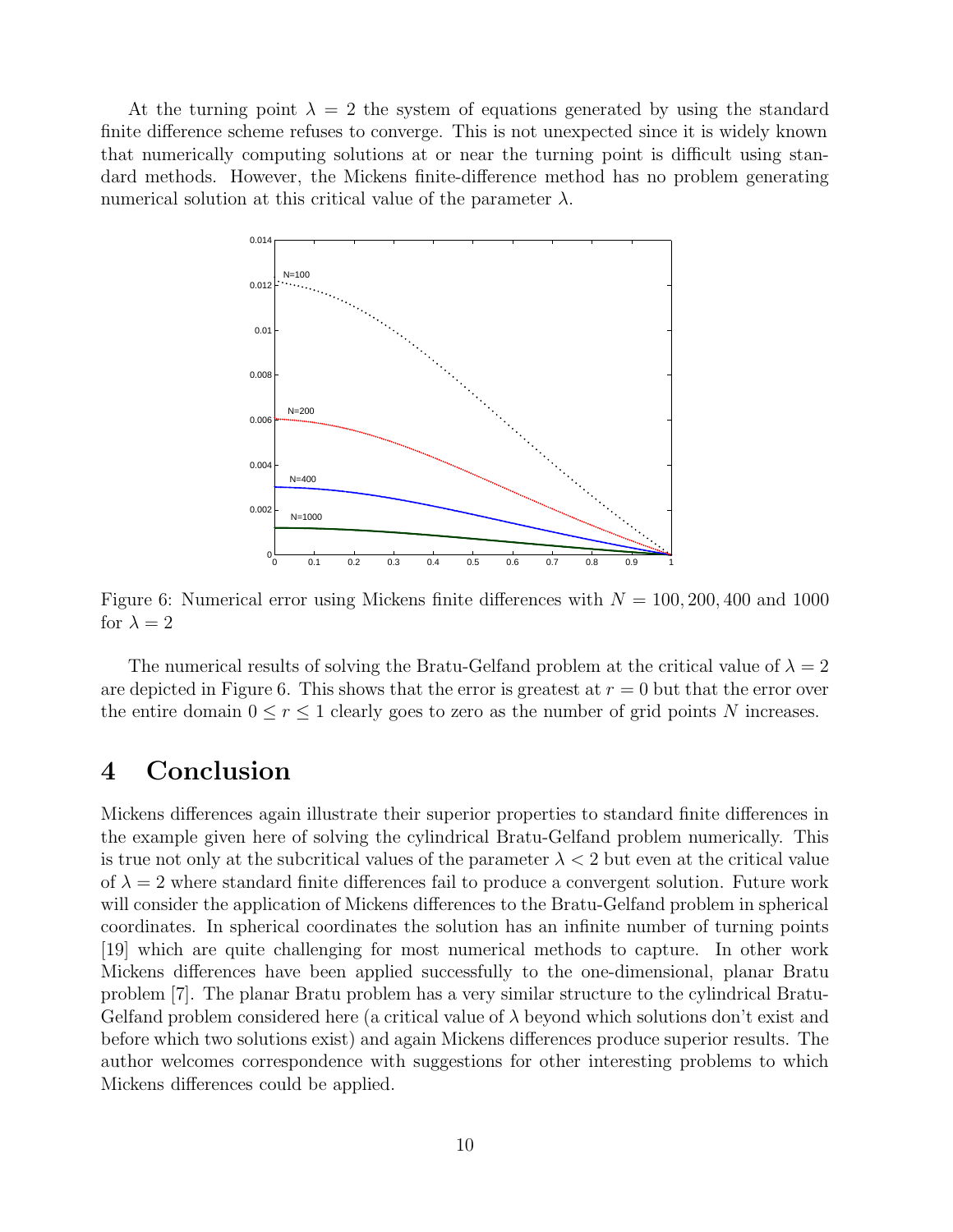## **Acknowledgements**

The author would like to thank Tom Witelski for mentioning the Bratu problem to me and Don Schwendeman for his helpful suggestions. The numerical calculations for this paper were performed using Matlab and Mathematica and the figures were all generated using Matlab.

### **References**

- [1] Abbott, J.P. "An efficient algorithm for the determination of certain bifurcation points." Journal of Computational and Applied Mathematics. Volume **4**, Number 1. 1978. 19-27.
- [2] Ascher, U.M., R.M.M. Matheij and R.D. Russell. Numerical Solution of Boundary Value Problems for Ordinary Differential Equations. Society for Industrial and Applied Mathematics: Philadelphia, PA. 1995.
- [3] Bratu, G. "Sur les équations intégrales non-linéaires." *Bulletins of the Mathematical* Society of France. Volume **42**. 1914. 113-142.
- [4] Buckmire, R. The Design of Shock-free Transonic Slender Bodies of Revolution. Ph.D. thesis. Rensselaer Polytechnic Institute: Troy, NY. 1994.
- [5] Buckmire, R. "A new finite-difference scheme for singular boundary value problems in cylindrical or spherical coordinates." Mathematics Is For Solving Problems, Editors L. Pamela Cook and Victor Roytburd. Society for Industrial and Applied Mathematics: Philadelphia, PA. 1996. pp 3-9.
- [6] Buckmire, R. "Investigations of nonstandard, Mickens-type, finite-difference schemes for singular boundary value problems in cylindrical or spherical coordinates." Numerical Methods for Partial Differential Equations. Volume **19**, Number 3. 2003. 380-398.
- [7] Buckmire, R. "On numerical solutions of the one-dimensional planar Bratu problem." Preprint. Available at http://faculty.oxy.edu/ron/research.
- [8] Chandrasekhar, S. An Introduction to the Study of Stellar Structure. Dover Publications: New York, NY. 1957.
- [9] Frank-Kamenetski, D.A. Diffusion and Heat Exchange in Chemical Kinetics. Princeton University Press: Princeton, NJ. 1955.
- [10] Gelfand, I.M. "Some problems in the theory of quasi-linear equations." Amer. Math. Soc. Transl. Ser. 2. Volume **29**. 1963. 295-381.
- [11] Jacobsen, J. and K. Schmitt. "The Liouville-Bratu-Gelfand problem for radial operators." Journal of Differential Equations. **184**. 2002. 283-298.
- [12] Mickens, R.E. and A. Smith. "Finite-difference Models of Ordinary Differential Equations: Influence of Denominator Functions." Journal of the Franklin Institute. **327**. 1990. 143-145.